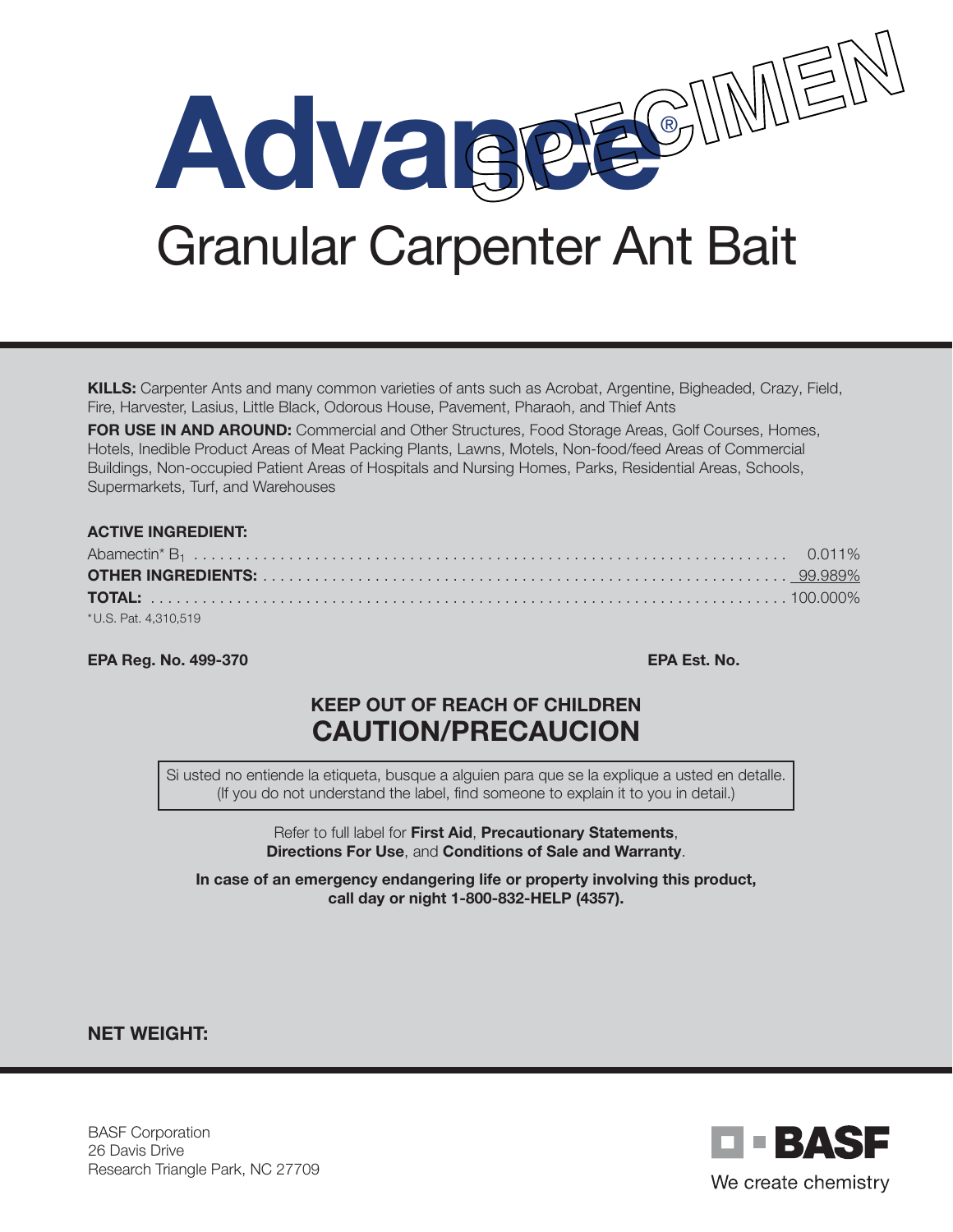| <b>FIRST AID</b>       |                                                                                                                                                                                                                                                                                 |
|------------------------|---------------------------------------------------------------------------------------------------------------------------------------------------------------------------------------------------------------------------------------------------------------------------------|
| <b>If swallowed</b>    | • Call a poison control center or doctor immediately for treatment advice.<br>• Have person sip a glass of water if able to swallow.<br>• DO NOT induce vomiting unless told to do so by a poison control center or doctor.<br>• DO NOT give anything to an unconscious person. |
| If on skin or clothing | • Take off contaminated clothing.<br>. Rinse skin immediately with plenty of water for 15 to 20 minutes.<br>• Call a poison control center or doctor for treatment advice.                                                                                                      |
| If in eyes             | • Hold eyes open and rinse slowly and gently with water for 15 to 20 minutes.<br>• Remove contact lenses, if present, after the first 5 minutes; then continue rinsing eyes.<br>• Call a poison control center or doctor for treatment advice.                                  |
|                        | <b>HOTLINE NUMBER</b>                                                                                                                                                                                                                                                           |
|                        | Have the product container or label with you when calling a poison central center or doctor, or going for trastment. You                                                                                                                                                        |

Have the product container or label with you when calling a poison control center or doctor, or going for treatment. You may also contact BASF Corporation for emergency medical treatment information: 1-800-832-HELP (4357).

## Precautionary Statements

### Hazards to Humans and Domestic Animals

CAUTION. Harmful if swallowed or absorbed through the skin. Avoid breathing dust. Avoid contact with eyes, skin, or clothing. Wash thoroughly with soap and water after handling. **DO NOT** contaminate kitchen utensils with this product. Pets may be attracted to this product.

### Environmental Hazards

This pesticide is toxic to fish and wildlife. **DO NOT** apply directly to water, to areas where surface water is present, or to intertidal areas below the mean high water mark. DO NOT contaminate water when disposing of equipment washwaters.

## Directions For Use

It is a violation of federal law to use this product in a manner inconsistent with its labeling.

This is a ready-to-use product for use in controlling numerous ants both indoors and outdoors. This bait formulation combines a mixture of foods and the delayed action insecticide, abamectin. This insecticide acts to reduce the population of worker ants and can cause an immediate halt in egg production resulting in colony elimination. Avoid use of other insecticides or sprays on or near this product.

### STORAGE AND DISPOSAL

DO NOT contaminate water, food, or feed by storage or disposal.

### Pesticide Storage

Always store pesticides in the original container. Store in a cool, dry area away from heat or open flame, in an area that is inaccessible to children and animals.

### Pesticide Disposal

Waste resulting from use of this product may be disposed of on-site or at an approved waste disposal facility. If these wastes cannot be disposed of according to label instructions, contact your State Pesticide or Environmental Control Agency, or the Hazardous Waste representatives at the nearest EPA Regional Office for guidance.

### Container Disposal

Nonrefillable container. DO NOT reuse or refill this container. If empty: Place in trash or offer for recycling if available. If partly filled: Call your local solid waste agency for disposal instructions.

### Outdoor Applications

Reapply as necessary but not sooner than 30 days after last application. DO NOT apply more than 4 pounds of product per acre per year. **DO NOT** apply more than 0.00044 pounds of abamectin per acre per year.

#### Broadcast Application

Use this product at a rate of 1 pound per acre. This is equivalent to approximately 1.8 ounces per 5,000 square feet or 0.4 ounce per 1,000 square feet (1 tablespoon equals approximately 0.3 ounce of bait). Apply the product as uniformly as possible.

#### Around Structures

Lightly sprinkle evenly at a rate of 0.3 ounce per 100 linear feet in a band approximately 1 to 2 feet wide around the foundation of the building. Treat visible trails with approximately 1 ounce of product.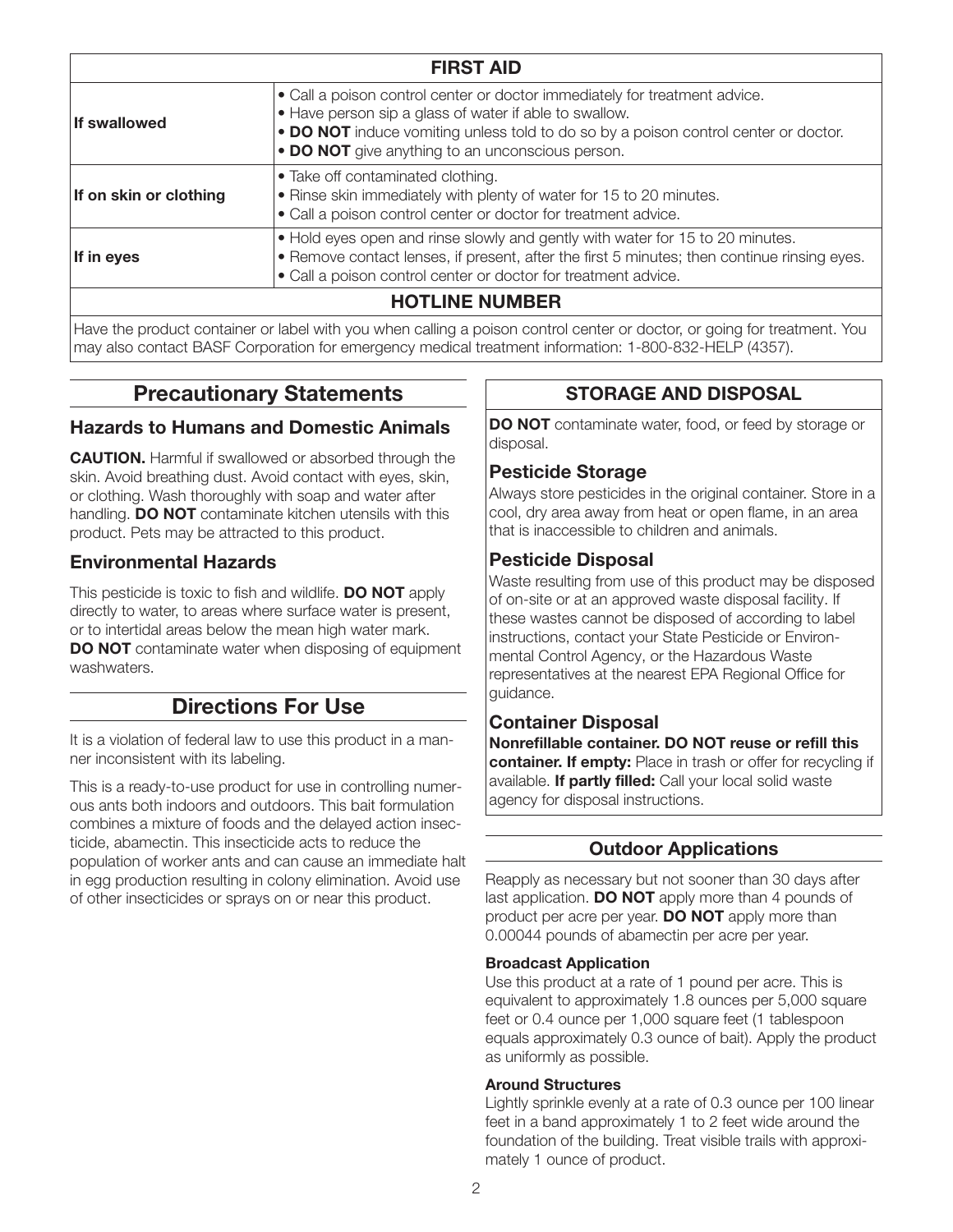#### Individual Colony Treatment

Use 1.5 to 3 ounces of product per colony.

### Indoor Applications

DO NOT use in the food/feed areas of food/feed handling establishments, restaurants, or other areas where food is commercially prepared or processed. **DO NOT** use in serving areas while food is exposed or facility is in operation. Serving areas are areas where prepared foods are served such as dining rooms but excluding areas where foods may be prepared or held.

In the home, all food processing surfaces and utensils should be covered during treatment or thoroughly washed before use. Exposed food should be covered or removed. Non-food areas are areas such as garbage rooms, lavatories, floor drains (to sewers), entries and vestibules, offices, locker rooms, machine rooms, boiler rooms, garages, mop closets, and storage (after canning or bottling).

#### Locate Ant Activity

Follow ants back to voids. Apply bait to crevices or voids where ants are active. Use up to 5 tablespoons per treatment site in a heavily traveled area. Use less in areas with less activity or if the treatment site will not hold that much. Use a large **Centrobulb<sup>®</sup>** puffer or other appropriate application device to place bait in crevices or voids. Enlarging the void's opening may be required. **DO NOT** contaminate kitchen utensils with this product.

#### To Treat Plumbing Voids with Known Ant Activity

Obtain access to void and place up to 5 tablespoons inside the plumbing void. Place bait where it will remain dry. DO NOT contaminate kitchen utensils with this product.

#### Utilities (such as above ground transformers, inground utility boxes, pedestal boxes, etc.)

If Fire ants are nesting or traveling inside utility boxes, place 5 to 7 tablespoons for lighter infestations or up to 3 ounces for heavy infestations on the ground or open floor area of the utility box. Placement should be made so bait stays dry and does not contact any equipment. **DO NOT** contaminate kitchen utensils with this product.